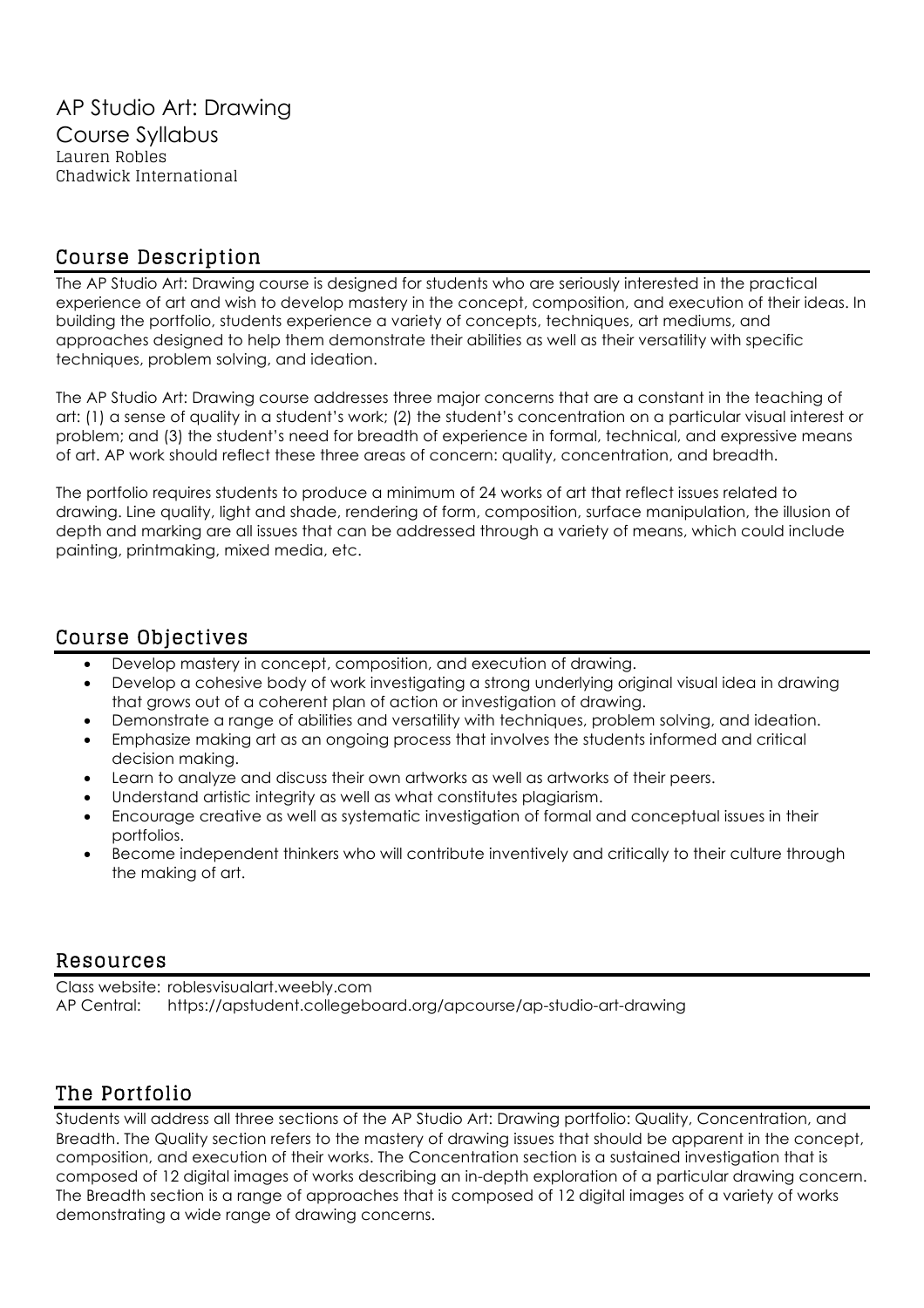#### **QUALITY**

For this section, students are asked to submit five actual works in one of more media. Students should carefully select the works that demonstrate their in-depth understanding of their mastery of drawing issues. The works should be on flat surfaces, such as paper, card book, canvas board or unstretched canvas.

### **CONCENTRATION**

A concentration is a body of work related works that demonstrate a student's sustained and thoughtful investigation of a specific visual idea. This should include 12 images of works exploring a single visual concern in depth. Students will be encourages to explore a personal, central interest as intensively as possible; they are free too work with any idea in any medium that addressed drawing issues. The concentration will grow out of the student's idea and demonstrate growth and discovery through a number of conceptually related works.

Concentrations from the AP website and other AP schools:

- A series of expressive landscapes based upon personal experience of a particular place
- A personal of family history communicated through the content and style of still-life images
- Abstractions from mechanical objects that explore mark making
- Interpretive self-portraiture and figure studies that emphasize exaggeration and distortion
- A project that explores interior and exterior architectural space, emphasizing principles of perspective, structure, ambiance created by light, etc.
- A series of figurative works combing animal and human subjects drawing, studies and completed works
- An interpretive study of literary characters in which mixed media, color and form are explored
- The use of multiple images to create works that reflect psychological or narrative events.
- The evolution of an illness
- A series of interiors simplified to contour lines
- An illustrated story of an invented character
- A series of illustrations based on the seven deadly sins

#### Concentrations to avoid:

- Portraits of emotions
- People who shaped me
- Nature
- Memories
- Shocking viewers with the bizarre
- **Eyes**
- Family and friends
- Illustrations of my inner thoughts
- Moments when I was happy
- Portraits of famous people
- "Different cultures"
- "Ideas of beauty"
- Teenage clichés

#### **BREADTH**

This is a set of works showing mastery of drawing issues. This should include 12 images of 12 different works. The student's works should demonstrate understanding of a wide range of drawing concerns, such as drawing from observation, work with invented or nonobjective forms, effective use of light and shade, line quality, surface manipulation, composition, various spatial systems and expressive mark-making. The works should show evidence of conceptual, perceptual and expressive development, as well as technical skill; thus, the student's work should demonstrate a variety of drawing skills and approaches.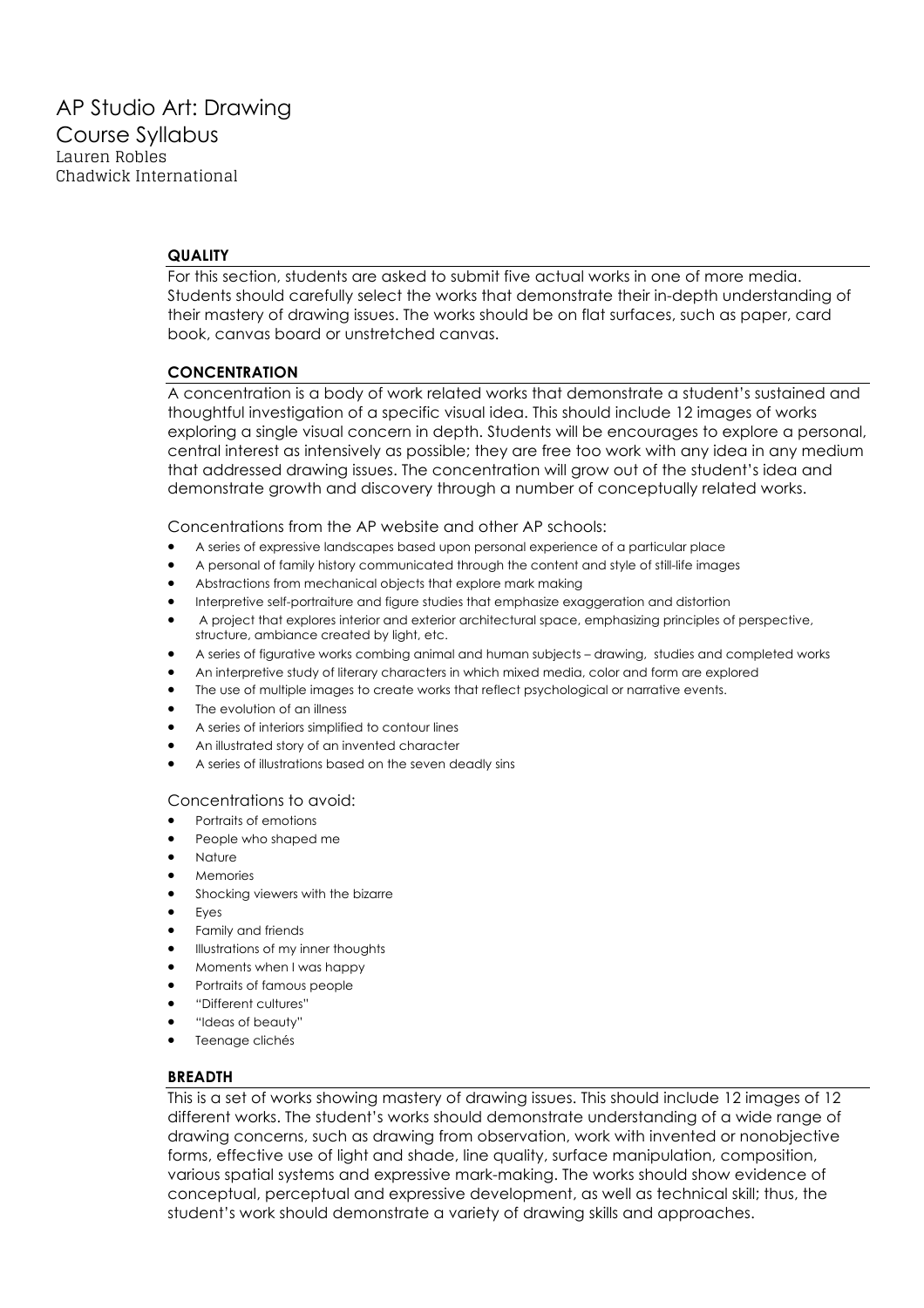Possible approaches…

- The exploration of various spatial systems, such as linear perspective, the illusion of three-dimensional forms, aerial views and other ways of creating and organizing space.
- The exploration of various subjects, such as the human figure, landscape, and still-life objects.
- The exploration of various kinds of content, such as that derived from observation, an expressionistic viewpoint, imaginary or psychological imagery, social commentary, political statements; and other personal interests.
- The exploration of the arrangements of forms in a complex visual space.
- The exploration of different tools, materials and processes to represent form and space, such has rendered, gestural, painterly, expressionist, stylized or abstract form
- The exploration of expressive mark making.

In regards to materials, options include…

- Drawing materials such as pencil, pen, marker, pastel, colored pencil, charcoal, ink, etc.
- Painting materials such as acrylic, watercolor, oil paint, etc.
- Mixed media materials such as collage, cut paper, fabric, etc.
- Printmaking materials such as linoleum printing, gelatin printing, monotype, etc.

In regards to subject and theme, ideas include, but are not limited to…

- Distorted figure drawing
- Psychological self portrait
- Futuristic city scape
- Reflective surfaces still life
- Unusual or unexpected interior
- Worldly treasures still life
- Combined favorite places landscape
- Close up of natural elements
- Still like of your family member's shoes
- Abstract views from urban environments
- Illustration of a poem
- Humorous redesign of an everyday object
- Radially symmetrical composition
- Mechanical objects still life
- Unusual perspective self portrait
- **Expressive hands**
- Response to social issues

A single work may NOT be submitted for both the Concentration and the Breadth section, however the Quality section may, and should, include works from the Concentration and Breadth sections. Therefore, because a portfolio submission of 24 images is needed, each student will need to complete 12 works each semester, or roughly one to two works per week. Students should work steadily and have the sufficient number of images by the end of their two semesters.

## Assessments

Assignments that are open ended in nature and that explore a variety of approaches to design are made during the first semester. The AP Studio Art: 2-D Design rubric provides the grading criteria.

Assignments have end dates. Students should make every effort to complete work by the end date; however, there may be circumstances that cause an assignment to be delayed. It is important that students have a discussion with the instructor if work is going to be turned in late. Work is evaluated in progress and in the finished state through group critiques with teacher and peers. Ongoing one-on-one conferences, critiques, and discussions will take place between the teacher and each individual student.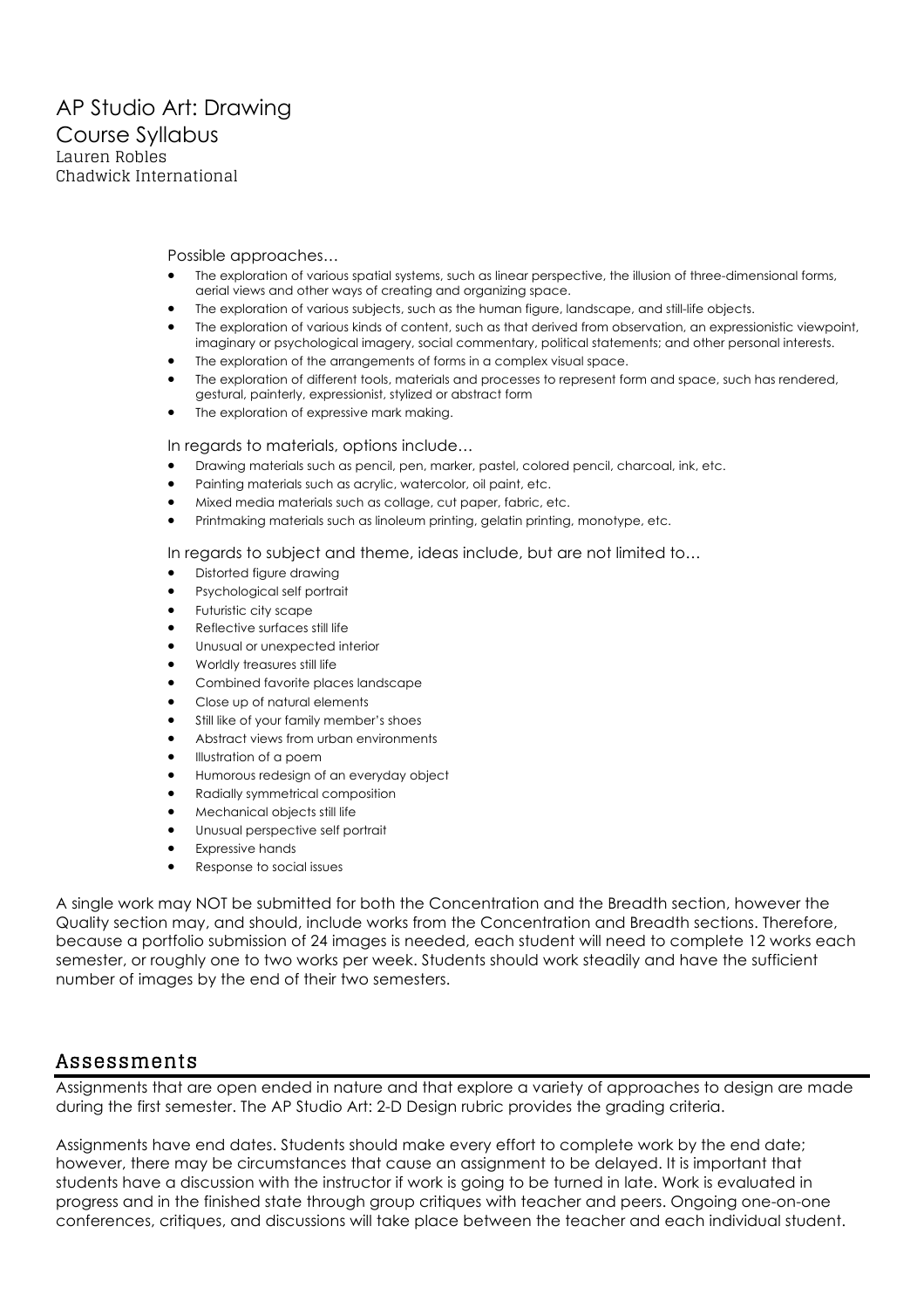## AP Studio Art: Drawing Course Syllabus Lauren Robles Chadwick International

Grade distribution is as follows:

PORTFOLIO 50% PROCESS WORK 20% SKETCHBOOK 10% WRITTEN WORK 10% CRITIQUES 5% MUSEUM REVIEWS 5%

### **PORTFOLIO**

Students will be assessed on pieces made during the summer and school year that will be in their AP portfolios. Rubrics will follows the standards set by the AP Studio Art Scoring Guidelines.

The Key Scoring Descriptors are:

- Understanding of Composition, Concept, and Execution
- Intention and Purpose
- Originality, Imagination, and Invention in Using the Elements and Principles of Design in Drawing Composition
- Decision Making, Experimentation, and Risk Taking
- Confident, Evocative Work that Engaged the Viewer
- Technical Competence and Skill with Drawing Material and Media
- Understanding the Use of Digital or Photographic Sources
- Appropriation and the Student "Voice"
- Overall Accomplishment and Quality

### **PROCESS WORK**

In order to come to the final product, focus must be on the process. This includes visual and written planning of the idea, engagement in discussions and critiques, motivation and focus during class, and written reflections throughout the process.

### **SKETCHBOOK**

Students are required to keep a personal sketchbook, which will be separate to the process work and final projects to be completed in class, although work in your personal sketchbook can aid in the development of your portfolio. Your sketchbook is the perfect place to try a variety of concepts and techniques as you develop your own voice and style.

Rules for working in your sketchbook:

- Do not make "perfect" drawings. Make imperfect drawings; make mistakes; make false starts. Let your hand follow your feelings, not what your brain is telling you to do.
- Always fill the page you are working on. Go off the edges whenever possible. Do not make dinky little drawings in the center of the page. Make every square inch count for something.
- Do not start something and abandon it. Go back later, change it, and make it into something else. Being able to rescue bad beginnings is the sign of a truly creative mind.
- Always finish what you start, no matter how much you don't like it.
- Do not draw from photographs, magazines, or the like. The use of published photographs or the work of other artists or individuals is plagiarism. Draw from observation, things you see in the world. Learn to translate the dynamic 3D world into a 2D world.
- No cute, pretty, precious, adorable, or trite images. This is a college-level art class. Expect your ideas about what makes good art to be challenged.
- Don't be boring with your work. Challenge yourself!
- Avoid showing your work to others unless you know they are going to understand what you are trying to do in your sketchbook. You don't need negative feedback when you are trying out new ideas or experimenting. This is a place for risk taking. Don't invite criticism unless you are confident that it won't derail your free spirit.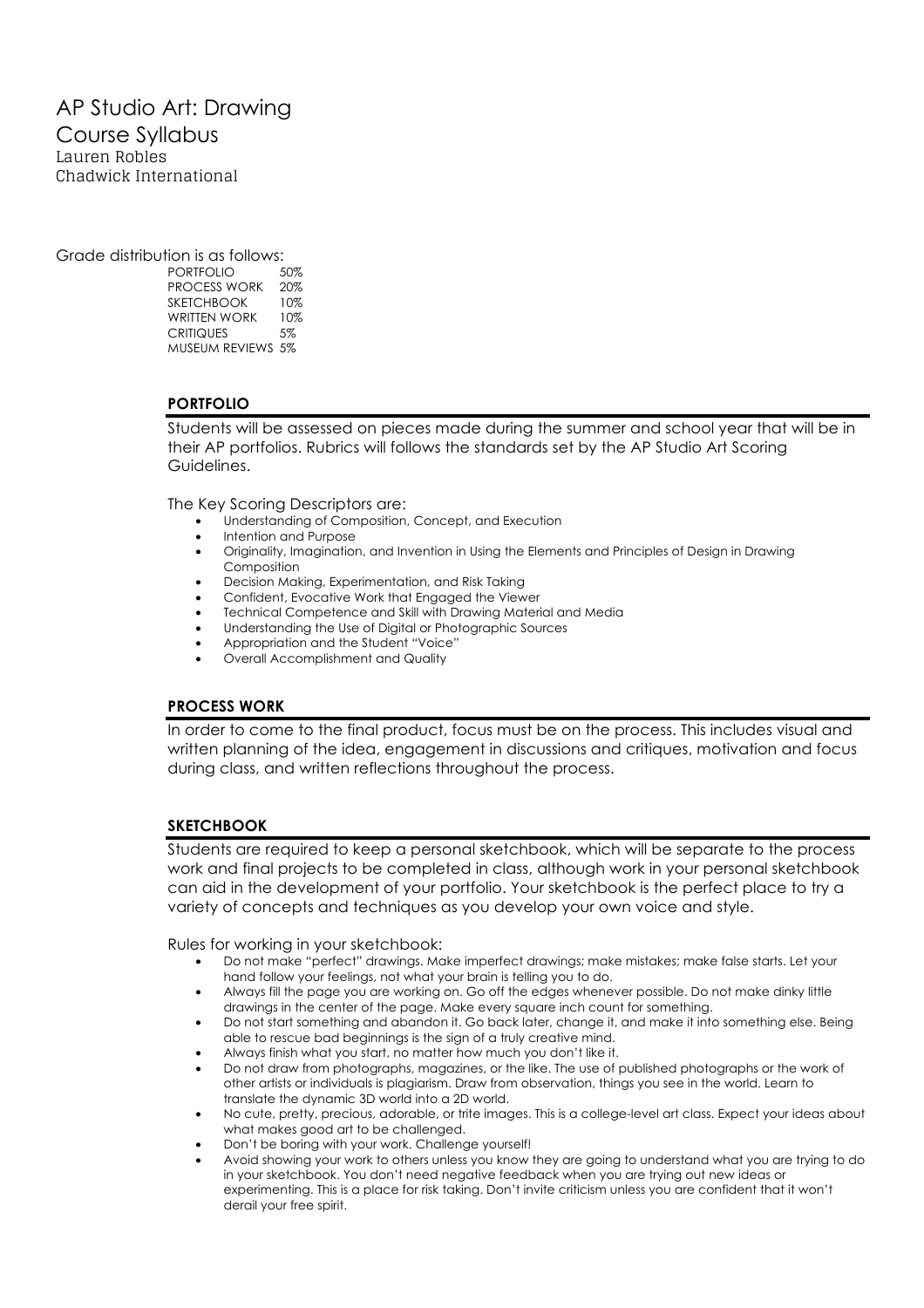### **WRITTEN WORK**

Artist statements and statements of intent will be written before every project and be includes in the Process Work area of assessment. Final Reflections will be completed at the end of every piece.

Students will reflect on the following questions:

- Research: what resources did you use to make this work? What influences can be found in your work?
- Materials: What materials did you use? Why did you choose these materials? How did you use these materials?
- Content: What are you trying to communicate in this work? What do you want the viewer to think about or feel when they look at this wok?
- Theme/Concept: What theme or concept are you trying to represent in this work? Why did you decide on this theme/concept? If you were to give this piece a title, what would it be and why?
- Process: How did you ideas change throughout the process? What challenges did you face?
- Final Thoughts: Are you satisfied with the result; why or why not? What risks did you take in developing this work? If you could do it again, what would you do different?

#### **CRITIQUES**

Critiques are an integral part of all classes. All students are brought together for critiques at regular intervals, generally when they have major assignments due. Each student must show his or her work and briefly discuss his or her intent and the class is then expected to provide positive feedback and offer suggestions for improvement. All students participate.

Additionally, there is ongoing dialogue with students on an individual basis during class time. Also, the students dialogue with each other about their work. Group and Individual

### **MUSEUM REVIEWS**

Six times in the year, students will visit local museums and galleries on their own time to be aware and apart of the present-day art world in which they live. Students will write a review of their experience where they will react and share their overall experience and reflect on the overall body of work shown.

## Copyright

All work must be original. During ongoing activities throughout the course, students are made aware of the need to create original work from direct observation, fantasy, the imagination, and photographs they have taken. Artistic integrity is essential in creating their artworks. Copyright issues are discussed with the students throughout the course – they are made aware of the legal issues involved with working from someone's published work. If students use someone else's work or a published image as a basis for their own pieces, there must be significant alteration to the piece for it to be considered original. During individual as well as group discussions and critiques, students will develop an understanding of what constitutes plagiarism and how to maintain their own artistic integrity. In their reflections, students must explain how they have significantly changed the work they are referencing to serve their own artistic intentions.

## Materials

Most materials will be provided; however should a student desire specific or additional materials for certain projects, they bring those in themselves.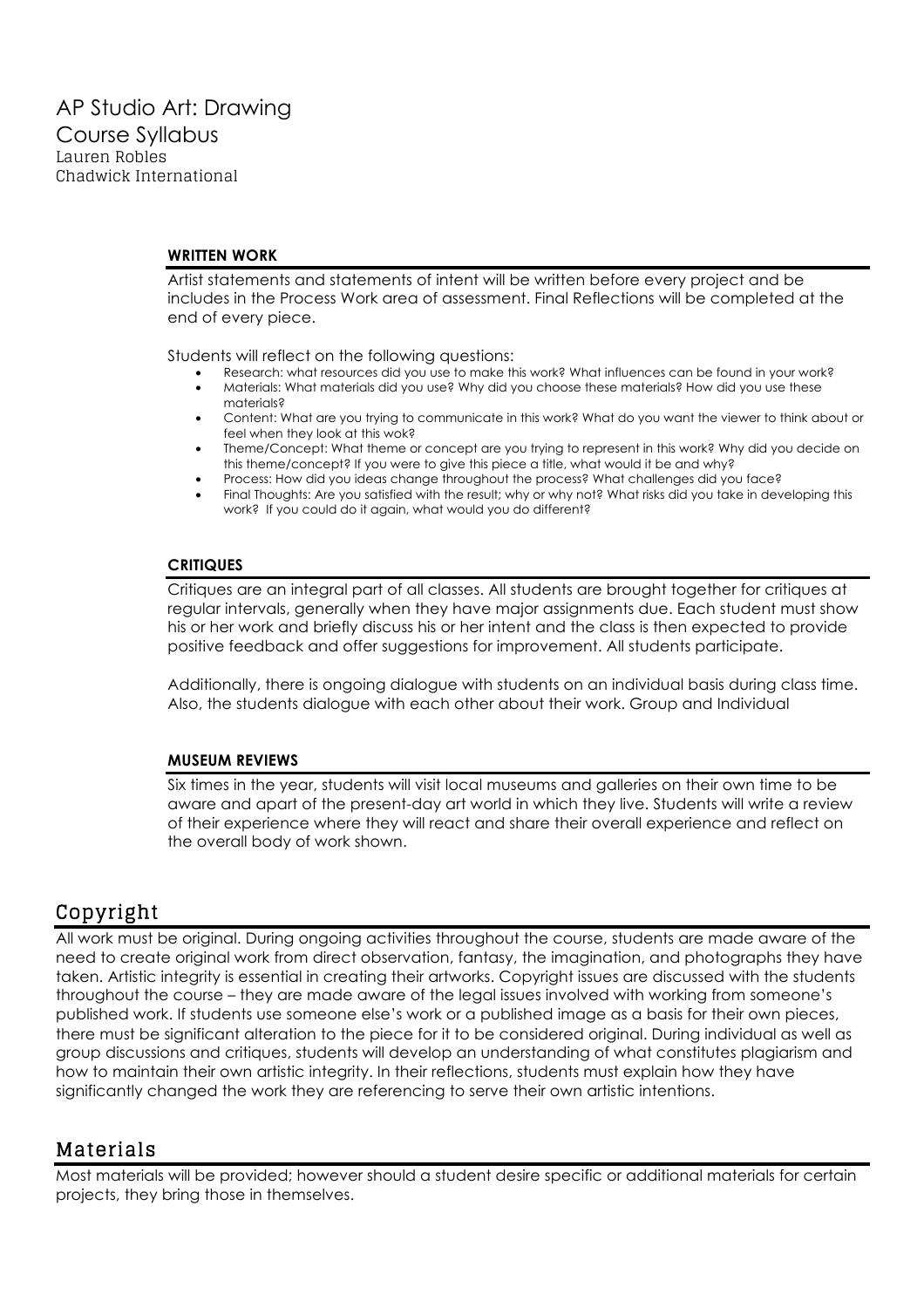## The Art Room

The art room is space where students should feel comfortable and welcomed. Almost all work will be completed in class, however if a student require extra time on a project or assignment they must schedule this outside of class. The art room is available to all art students at any point in the school day, so long as they respect the room and materials and do not interrupt other classes.

## Course Content

| Week 1  | Museum Review Due, Sketchbook Check, 5 Breadth Pieces Completed |
|---------|-----------------------------------------------------------------|
| Week 2  | 6 Breadth Pieced Completed                                      |
| Week 3  |                                                                 |
| Week 4  | 7 Breadth Pieced Completed, Sketchbook Check                    |
| Week 5  |                                                                 |
| Week 6  | <b>Sketchbook Check</b>                                         |
| Week 7  | Chuseok Holiday                                                 |
| Week 8  | Museum Review Due, Sketchbook Check, 9 Breadth Pieced Completed |
| Week 9  |                                                                 |
| Week 10 | Sketchbook Check, 10 Breadth Pieced Completed                   |
| Week 11 |                                                                 |
| Week 12 | Sketchbook Check, 11 Breadth Pieced Completed                   |
| Week 13 |                                                                 |
| Week 14 | <b>All Breadth Pieces Completed</b>                             |
| Week 15 | <b>Thanksgiving Break</b>                                       |
| Week 16 | Museum Review Due, Sketchbook Check, Breadth Finishing Touches  |
| Week 17 | <b>Breadth Finishing Touches</b>                                |
| Week 18 | <b>Final Concentration Idea Completed, Sketchbook Check</b>     |
| Week 19 | <b>Winter Break</b>                                             |
| Week 20 | <b>Winter Break</b>                                             |
| Week 21 | <b>Winter Break</b>                                             |
| Week 22 | <b>Museum Review Due, Sketchbook Check</b>                      |
|         |                                                                 |